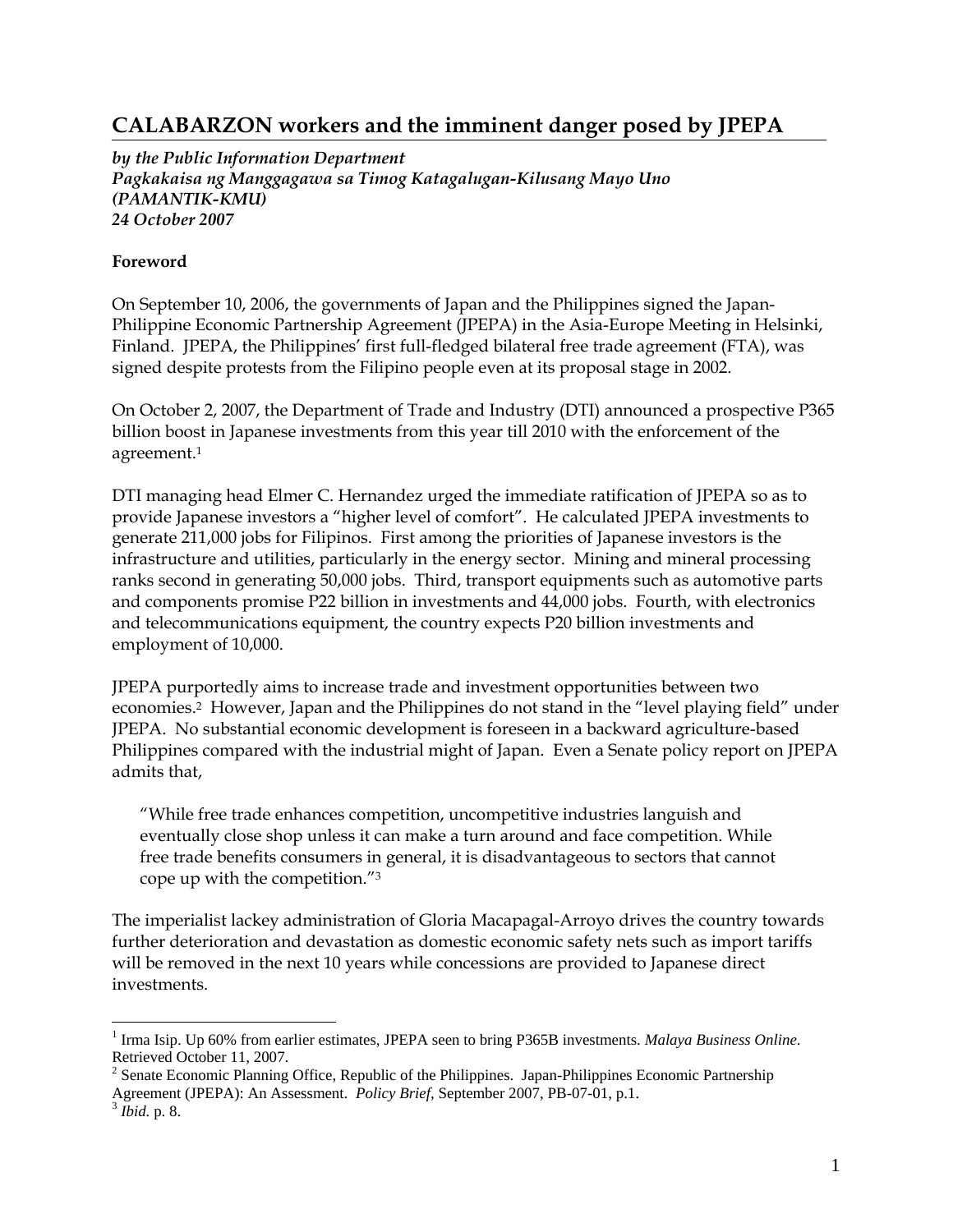Despite the numerous promises the Philippine government announces with the signing of JPEPA, specifically with the bolster of the country's investments and trade, the majority of the people remains dubious.

Being directly or indirectly hit by its provisions, peasants and workers stepped up protest actions against JPEPA. These protests pushed some lawmakers to rethink and review the agreement. The senate temporarily suspends the ratification of JPEPA.

This paper intends to review some provisions of the agreement pertaining to labor, specifically, in view of the experiences of the labor movement under Japanese direct investments in Southern Tagalog, and the possible implications of the agreement to the workers in the region. The paper does not intend to scrutinize nor capture the whole trade and investment provisions packaged in the agreement.

# **Japanese investments in CALABARZON**

Philippine President Corazon C. Aquino furnished in 1989 the blueprint of CALABARZON (the acronym of five Southern Tagalog mainland provinces, namely, Cavite, Laguna, Batangas, Rizal and Quezon). This development project boasted of transforming the vast agricultural land area into a first class regional industrial center, a first of its kind in the Philippines.

No matter how grand it is, Project CALABARZON did not get popular support from marginalized sectors in the region as it entailed excessive damage to lives and properties. CALABARZON brought widespread land-use conversions (LUCs) of agricultural areas and the displacement of hundreds of thousands of peasants in rapid successive waves. Eventually, economic zones, export processing zones, and industrial parks and enclaves mushroomed in the CALABARZON area, coupled with the government's mantra of massive employment generation.

The official development assistance (ODA), of which Japan is the biggest donor, is one of the major funding agencies for CALABARZON. Japan is second trading and investment partner of the Philippines, next to US. With its interests in the region, it is not surprising that the Japanese government and investors played a major role in the formation of CALABARZON.

An unnamed NGO once described Japan's support for Project CALABARZON as the Second Japanese Occupation of the Philippines.4

CALABARZON, according to the investment design of the government, continues to be an investment haven since 1990s. The National Statistical Coordination Board (NSCB) in March 2003 reported,

Region IV-A (CALABARZON) is composed of the Southern Luzon provinces of Cavite, Laguna, Batangas, Rizal, and Quezon. Through the years, these provinces

<sup>4</sup> *Op. cit.* Philippine Ports Authority. *Batangas Port Development Project*, p. 150.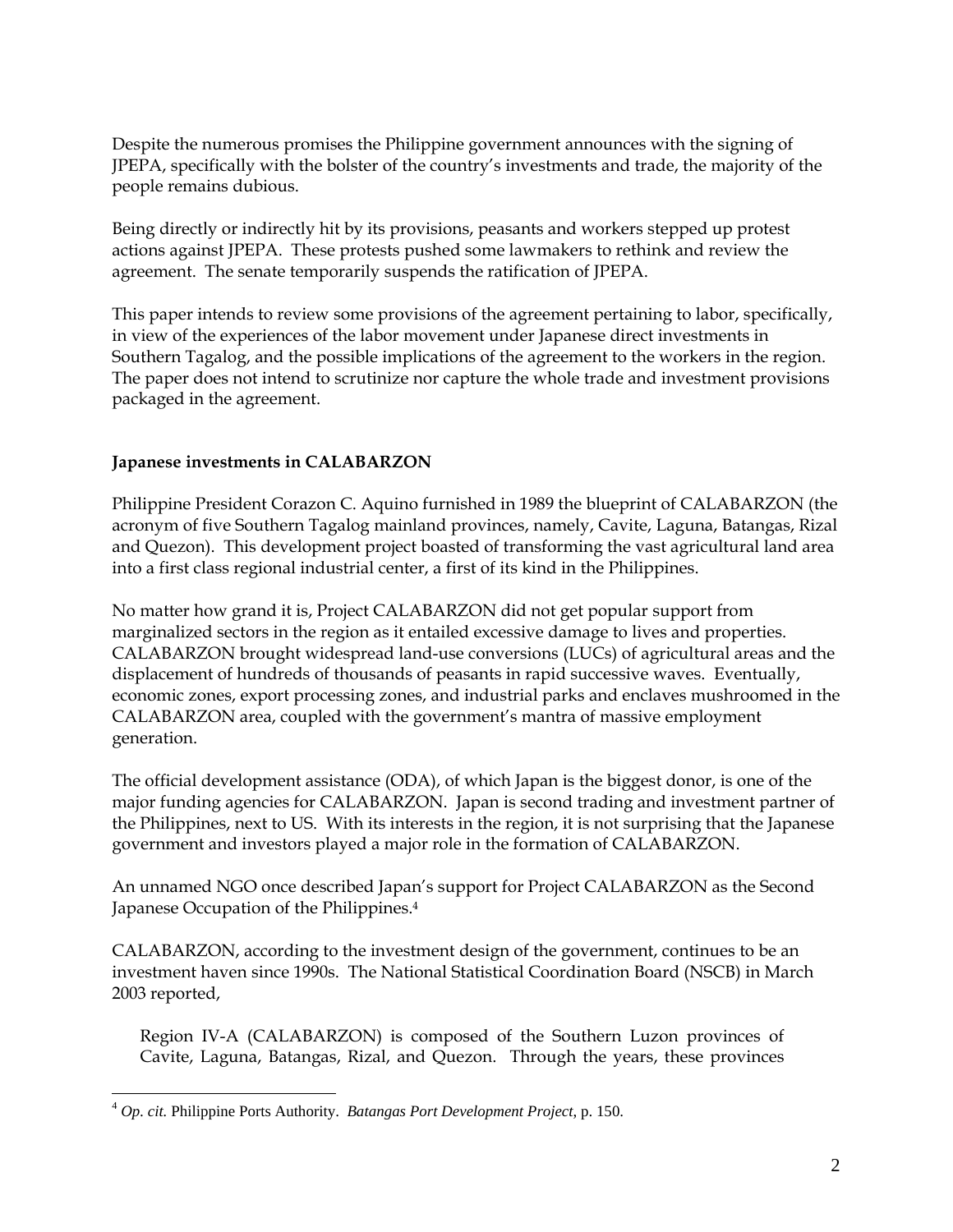were dynamically developed from being solely agricultural-based, they have bloomed to be home to several world-class manufacturing and information technology industries. As of the end of the year 2002, the region plays host to almost half (42%) of all approved/proclaimed ecozones in the country.

The CALABARZON area continues to be one of the preferred investment locations in the country. Its rich, bountiful natural resources, highly motivated labor force, accessible support services, and strategic location give its provinces a competitive edge in attracting new investors local and foreign alike.<sup>5</sup>

On September 2004, the government reported a P 21.62 billion (or 22.5%) export increase from ecozones and industrial parks, covering the period from January to August of that year. Top performers include Laguna Technopark Inc., with \$5.38 billion; followed by Gateway Business Park, \$2.99 billion; Amkor Technology Special Ecozone, \$1.53 billion; and Lima Technology Center, \$520.28 million.<sup>6</sup> Except for Amkor Technology Special Ecozone, all are from the CALABARZON area.

According to the NSCB, economic growth in CALABARZON improved by 4.6% in 2006 from its 2.6% rate the previous year. The industry sector, with 41.1% of the regional economy, contributed to this growth.7

Of the 984 Japanese investors in the country, 171 (or 17.38%) are located in the CALABARZON as of June this year.8 Most are investing on automobile and parts manufacturing like Toyota, Mitsubishi, Isuzu, Honda, and others. Japanese capital also dominates the electronics sector in most industrial enclaves. Some of these known companies are Fujitsu, Matsushita, Toshiba, and TDK.

In these industrial enclaves, the Philippine government assures Japanese investors huge profits at the expense of labor.

## **Kaizen system, labor flexibilization, and intellectual property rights**

Created after World War II, kaizen philosophy means "continuous improvement". Japanese word "Kai" means school and "Zen" means wisdom.

Kaizen became a distinct corporate philosophy after car manufacturer Toyota introduced it to the Japanese business world through its Toyota Production System. Kaizen includes quality circles, automation, suggestion systems, just-in-time delivery, Kanban and 5S (Seiri, Seiton, Seiso, Seiketsu, Shitsuke).

 $\overline{a}$ <sup>5</sup> National Statistical Coordination Board, Regional Unit IV. *Factsheet* (March, No. 003, Series of 2003), p.1. <sup>6</sup> Boarblic of the Philippines. Fee zones, industriel perks amonts up 22.5% in Jan. Aug. *Naws (September*

Republic of the Philippines. Eco-zones, industrial parks exports up 22.5% in Jan-Aug. *News* (September 26,

<sup>2004).</sup>  7 National Statistical Coordination Board, Regional Unit IV. *Economic growth of CALABARZON continues to* 

*improve by 4.6 percent in 2006* (July 2007).<br><sup>8</sup> Japanese Affiliates in the Philippines. (http://www2.winsphil.co.jp/japcom\_list.cgi?A&O).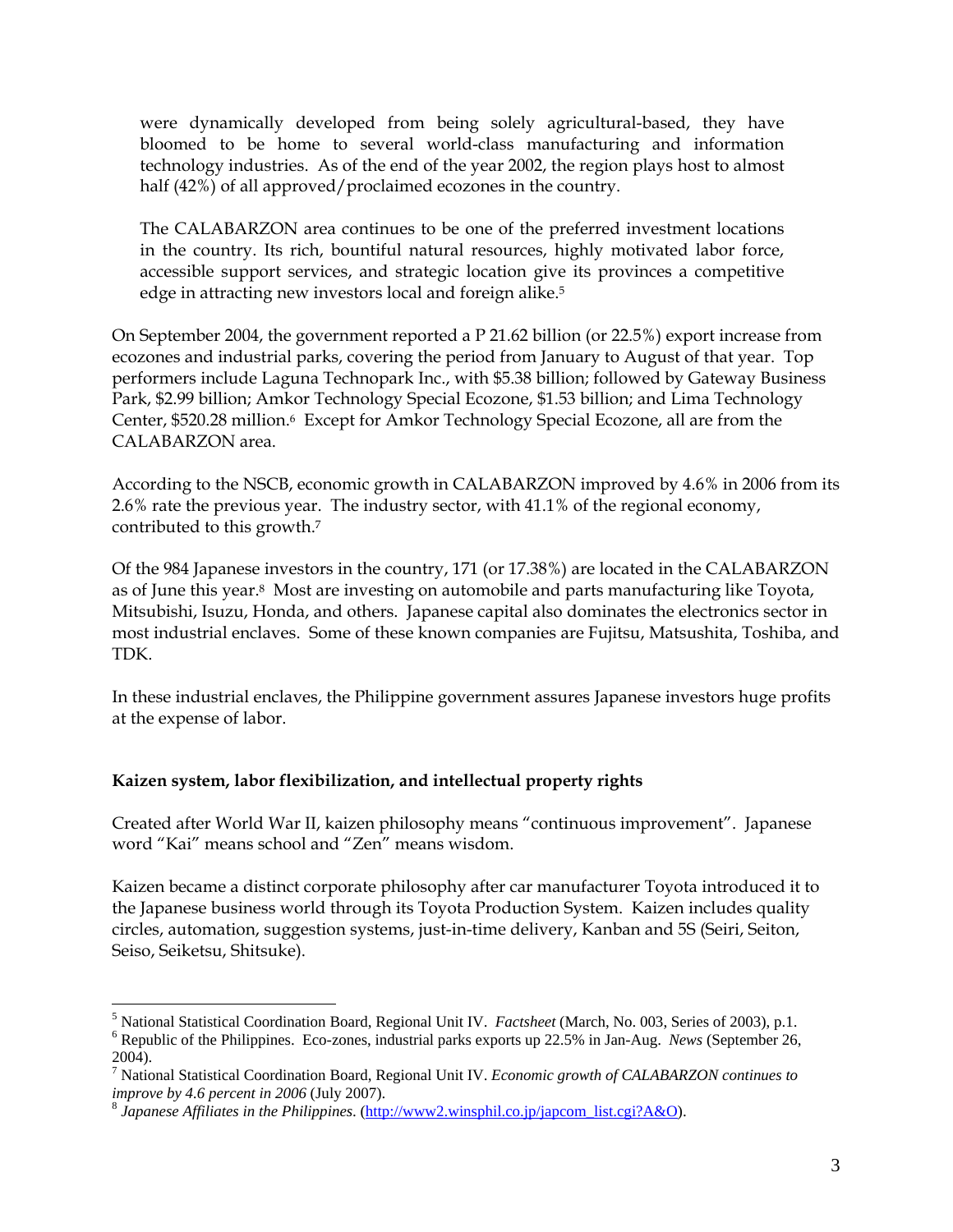Kaizen system pertains to a set of order and system within the workplace. Many Japanese investors believe they owe most components of corporate success to the strict practice of the system. In Kaizen, everyone in the company from the top management to the maintenance or janitorial staff must adhere to production efficiency and improvements. Suggestions from even the rank-and-file workers on how to reduce company wastes are encouraged. This is, of course, in line with getting the most of profits with the minimal cost of production.

Five S (also translated in English as Sorting, Setting in Order, Shining, Standardizing, and Sustaining) inculcates the values of tending to one's designated work area, before, during and after work hours. As the workers observe this standard work philosophy, the company minimizes expenses for maintenance and janitorial services. With 5S, workers fall into labor flexibilization such as multi-tasking other than the prescribed job description. They are not compensated for these additional chores that need to be accomplished for the company's standard order.

Being in direct hand of production processes, Filipino workers, whether they are regular or contractual, have contributed a lot to the much celebrated success of Japanese businesses within the bounds of Kaizen.

Daiho, a Japanese electronics and car parts supplier, would have stopped production for a week while importing the services of technicians (costing approximately P600,000) from its mother company in Japan to repair a major machine in its Philippine plant. Thanks to its Filipino minimum wage-earner who single-handedly repaired the machine in 2 days, Daiho management spent not a single centavo and, worse, never paid the Filipino worker for his excellent work.

In New Honda Circle (NHC) in Honda Cars, workers do brainstorming sessions for some potential problem analysis. A good suggestion a worker provides will be awarded an incentive of P20. Meanwhile, a good suggestion in a Toyota quality circle would cost a P10 award. Some companies don't give awards at all by taking advantage of the Filipino values "utang na loob" or simply because it is expected that it is part of the workers' contribution to the progress of the company. So much exploitation of the cheap labor in the Philippines!

Later on, these suggestions will be developed and enhanced without due credit or compensation to the intellectual property rights (IPR) of that worker.

Kaizen breeds competition among workers. Companies favor workers who can devise means to reduce manpower and improve the volume of production. It would be enticing for companies to see a machine operated by 5 workers streamlined to a single operator.

Eventually, due to the Kaizen system, those workers no longer needed in the production fall under redundant status and get retrenched.

In JPEPA, intellectual property rights (IPR) include copyrights, patent rights, rights relating to trademarks, industrial designs, layout designs of integrated circuits, new varieties of plants,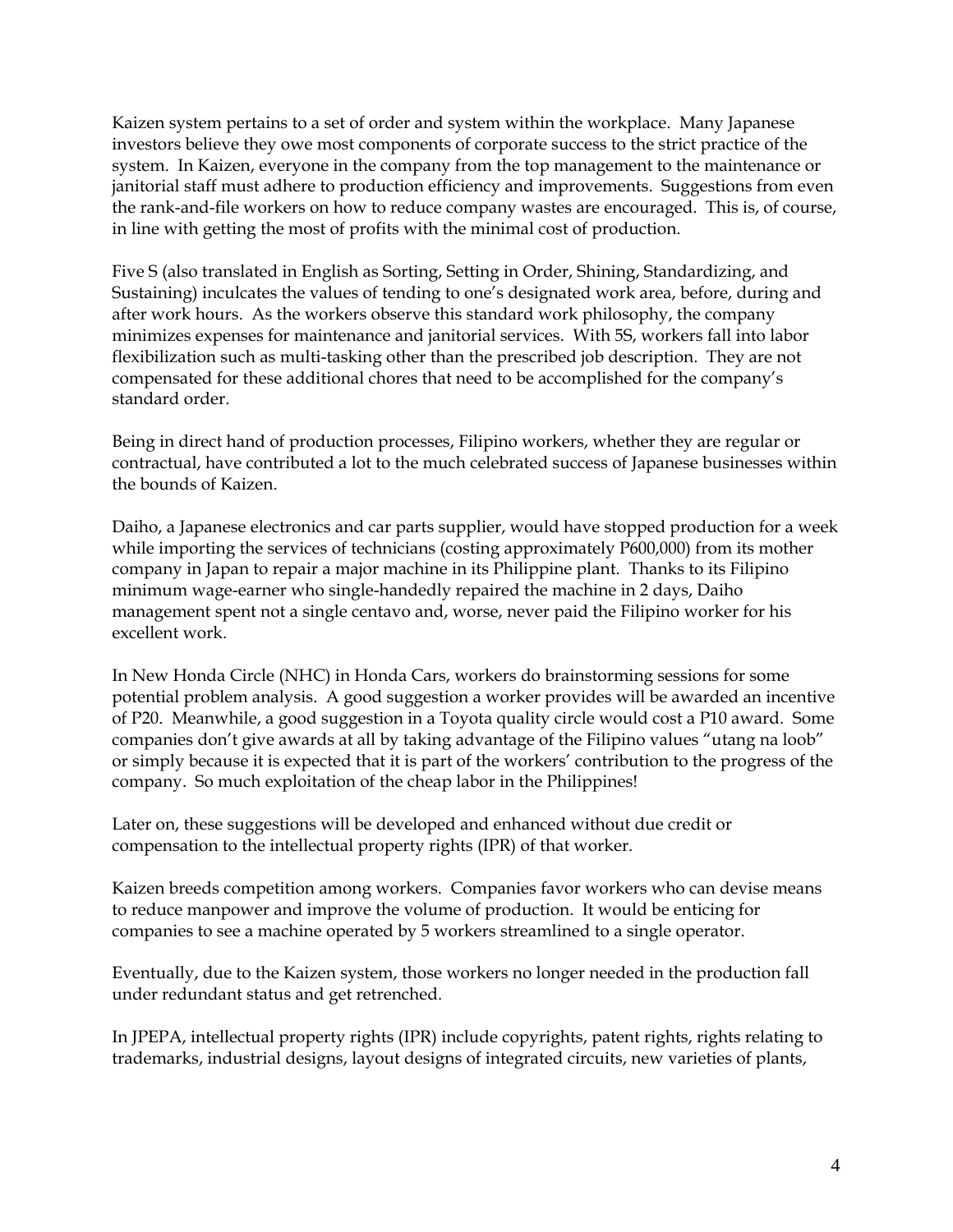trade names, indications of source or geographical indications and undisclosed information.<sup>9</sup> While the agreement seemingly ensures protection and compensation for IPR, enclave workers are caught between demanding for IPR and preserving their employment.

On equal terms in JPEPA, Filipino workers cannot demand for IPR. Aside from having their labor paid cheap, Filipino workers are hijacked and stolen of their ingenuity, talents and skills.

# **Complementing Japanese investors' interest**

Aside from the deceitful Kaizen system and harsh company regulations inside Japanese companies, the Philippine Export Zone Authority (PEZA), for its part, provides a "conducive business climate" for the investors. The PEZA enforces the unwritten "no union, no strike" policy in all industrial zones and enclaves.

In practice, municipal or city governments have no hand over the governing policies existent in these enclaves. PEZA and these enclaves apparently have vested functions and powers in themselves as separate local government units (LGUs). Thus, it is no doubt the local government and other government agencies provide slack or no action at all to labor issues, no matter how legitimate and legal these issues may be. Most often, these LGUs, including their police, are given monetary compensation and other concessions by Japanese investors for their services in countering any workers action.

Enclave policies and laws prevail against the provisions of the Philippine Constitution. Enclave workers asserting and defending their right to employment security, right to form union, right to collectively bargain, freedom of assembly, and the right to strike suffer the most vicious forms of oppression from Japanese capitalists.

Two hundred thirty-three (233) illegally terminated workers from Toyota Motors in Laguna have experienced how the management snubbed a Supreme Court decision favoring the workers. Worse, the company uses the Laguna Industrial Park Police Assistance Group (LIPPAG) stationed in front of the company to harass and intimidate the workers.

Fully-armed elements of the Special Warfare Actions Group of the Philippine National Police (SWAG-PNP) guard women workers in the production line in Sun Ever Lights, an electronics company in Laguna Technopark. During a picket protest in November 30, 2004, these women workers were sexually harassed and hauled like animals in nets by company guards and the SWAG.

Three (3) assassination plots, one of which slain a union officer in cold blood in front of the company gates, were desperately used in an attempt to silence the workers in Yazaki-EMI in Cavite.

Rampant cases of contractualization, dismissals, union busting, harassments and/or dispersals were experienced by workers in Soutech, Aichi Forging, Masuda, Honda Cars, Enkei, Laguna

<sup>9</sup> *The Japan-Philippine Economic Partnership Agreement*. Article 88*,* p. 75.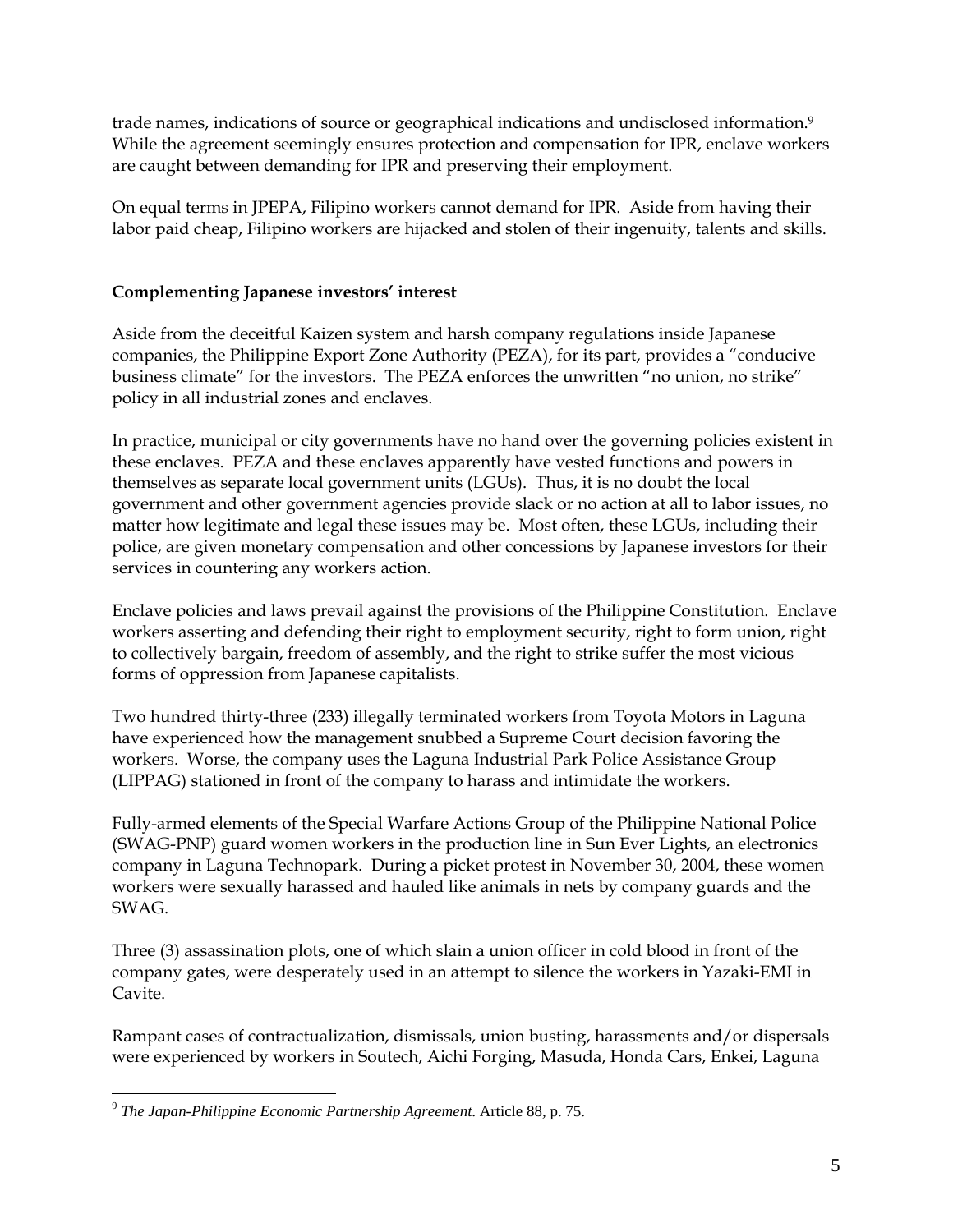Metts, Nikko Materials, Toshiba, TS Tech, Ebara-Benguet, Nagano, Nippon Paints, Daiwa-Seiko, FCC, Keihin, Uniden, National Panasonic (Matsushita), Yutaka, Fujitsu Ten, Imasen, Isuzu, Chiyoda, Gunma Gohkin, Yazaki-Torres, and others. All attest to the oppression suffered under Japanese capital.

# **JPEPA: "Adding insult to injury"**

Should JPEPA be implemented in full swing, CALABARZON workers expect much worse scenario in the hands of Japanese capitalists. JPEPA entails massive liberalization far beyond than the World Trade Organization (WTO).

Under Article 139 or the Improvement of Business Environment of JPEPA, both parties will form a sub-committee to supervise and facilitate the favorable environment necessary for business and investment activities, in as much as refining the provision and cooperation mechanisms.10 In the case of the Philippines, the Department of Trade and Industry (DTI) and/or PEZA might possibly assume this function as they are already the government bodies responsible in protecting investment interests in all industrial enclaves. In any case, this subcommittee will be under the higher Committee on the Improvement of Business Environment. Whether it is DTI, PEZA or another sub-committee formed, chances are all of its performances are partial to the interests of Japanese investors as it will be accountable to the discretion of the higher committee.

The Philippine government is hell-bent on attracting foreign investments by providing a strikefree and investment-conducive environment in the country. On October 4, 2004, Malacañang, the Employers Confederation of the Philippines (ECoP), and yellow trade unions signed an agreement to implement a strike moratorium, neatly dubbed as the Social Accord for Industrial Peace and Stability.

With JPEPA, the Philippine government, PEZA or the sub-committee on the Improvement of Business Environment is expected to further intensify its attacks against the workers' fundamental rights to strike and assembly so as not to disappoint Japanese investors.

JPEPA also talks of Dispute Avoidance and Settlement.11 In Article 151, any party may formally call the attention of good offices, conciliation or mediation should disputes arise.12

In 2004, then labor undersecretary Manuel Imson reported:

"The DOLE is pleased to note that industrial peace and stability continues to govern Japanese companies operating in the country. I suppose nobody is immune to occasional labor irritants. But based on records, Japanese companies also have had their share, although small, of strike notices in the country. Since 2000, Japanese companies have the least number of notices of strike/lockout filed. As of October 15

<sup>&</sup>lt;sup>10</sup> *Ibid*. Chapter 13, Article 139, p.106.<br><sup>11</sup> *Ibid*. Chapter 15, Article 149-159, p.110-119.<br><sup>12</sup> *Ibid*, p. 112.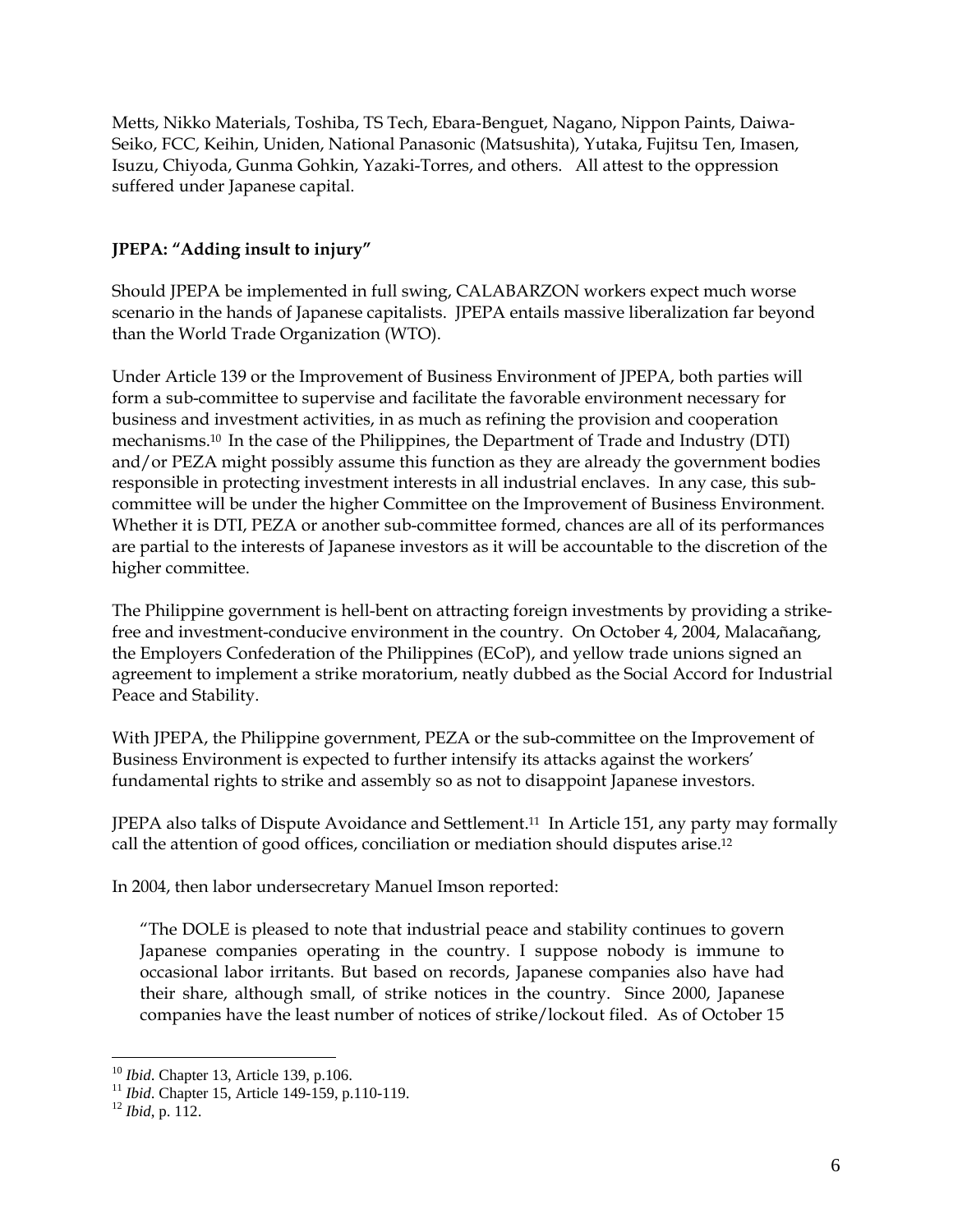this year, a total of 457 notices of strike/lockout have been filed. Only 5% or 25 involved Japanese companies."13

"Labor irritants", in Imson's derogatory words, were meted out with "pro-active" measures such as preventive mediation and voluntary arbitration. Notoriously, the Department of Labor and Employment (DOLE) bragged much of these measures. Of course, his report did not include how his office deputized the Philippine National Police and the Armed Forces of the Philippines to quell workers' attempts to form unions, conduct concerted protest actions and strikes.

In the experience in CALABARZON, "pro-active" measures by DOLE mean catering to investment interests to the detriment of workers' security of employment and rights.

For some specifics, 459 labor cases from Southern Tagalog alone are still pending in the National Labor Relations Commission (NLRC) as of June this year. Of these cases, 25 were resolved with 19 favoring the employers. It still remains a question whether the six (6) decisions favoring the workers will be implemented by their respective employers.14

It is like passing the eye of a needle for workers who assert their right to unionize. Once known to be forming a union, workers experience intimidations and harassments such as being falsely charged of criminal offenses by company managements. DOLE and its attached agencies are found to be ever-ready to give their partiality to the interest of business and investment that they add more weight to the burden these workers have to endure.

"Pro-active" measures have been set-up to restrict workers' and union activities at the plant level, conciliation with DoLE agencies, LGUs, and within the JPEPA framework itself.

These provisions on investment interests (as it is in the whole of JPEPA) pour much weight than and invalidate the seemingly rhetorical provisions on labor in Article 103.15

# **Invading home-grown industries**

The JPEPA assures maximum advantage for Japanese investments in the Philippines. More than an FTA, JPEPA aims to comprehensively penetrate and remove the remaining constraints in the entry and operation of Japanese investments in the Philippines.

One of the plans for thorough penetration of Japanese investment includes the facilitation and liberalization of small and medium enterprises (SMEs) in the country.16 In JPEPA, a provision states that the DTI co-chairs the working group on SMEs.17

<sup>&</sup>lt;sup>13</sup> DoLE Undersecretary Manuel G. Imson presented in powerpoint the Current Labor Issues Among Japanese Companies before the Japanese Chamber of Commerce and Industry of the Philippines (JCCIP) held at Dusit Hotel Nikko, Makati City, 08 November 2004.

<sup>&</sup>lt;sup>14</sup> Data provided by Organized Labor Association in Line Industries and Agriculture (OLALIA-KMU).<br><sup>15</sup> *Ibid*. Chapter 8, Article 103, p.86.

<sup>&</sup>lt;sup>16</sup> *Ibid*, Chapter 14, Article 144, p. 107.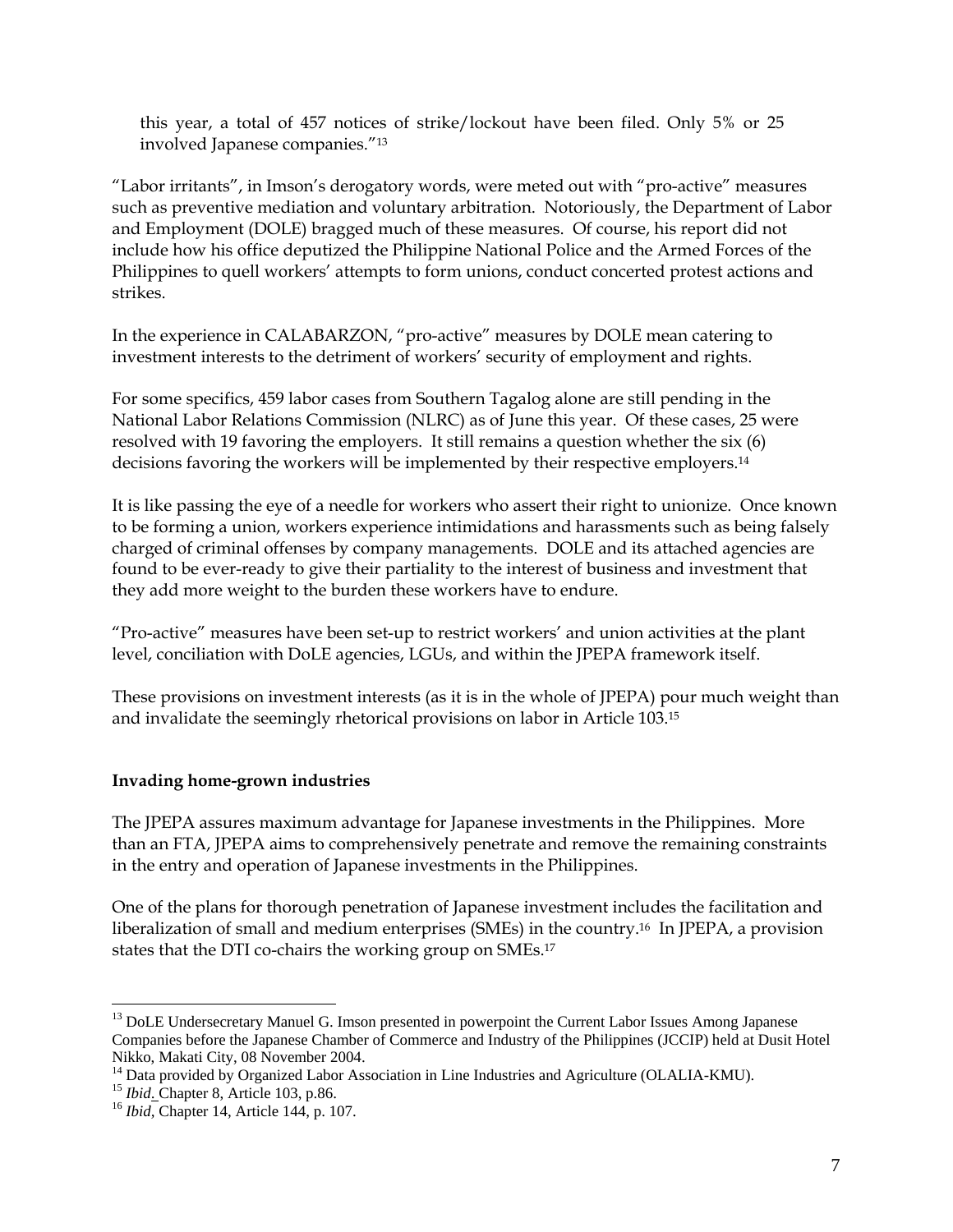In 2000, Etsuko Sugiyama headed a Japanese research team to study the SMEs in selected areas in Laguna.18 Their fieldwork study covered small-scale industries such as embroideries, food processing, woodcrafts and papier-mache, jeepney manufacturing, plants and gardening goods, ornaments, and other handicrafts. For whatever purpose this study (and some other unmonitored research studies, as well) has been conducted, it somehow gave a picture of investment feasibilities in SMEs.

The SMEs which are mostly community-based industries comprise the micro-economic activity, defining to a certain degree the backward and agriculture-based Philippines. In the light of foreign direct investments policies, the government lately recognizes their advantages. DTI recently accounts that SMEs generated 69.1% employment, higher than other Asian countries such as Thailand (55%) and Malaysia (40.4%).19

While the government recognizes the SMEs' potentials, it has provided very little support to develop this sector in the past. Laws and policies such as the Magna Carta for Small Enterprises (1997), SME Development Plan for 2004-2010, and the Barangay Micro Business Enterprises (BMBEs) Act of 2002 are all enacted to complement the government's foreign direct investment programs and not directed to exploring and developing the SMEs full potential as a vital sector to the country's economy.

Worse, with JPEPA, the government is opening up this potential for further exploitation in the hands of Japanese investments with no bounds and limits.

Unfortunately, JPEPA provides no safety guarantees or protection for workers in the SMEs. Article 148 of the agreement maintains that the operation and implementation of any plan for SMEs is not in any way covered by the dispute avoidance and settlement provisions.<sup>20</sup>

Also, one of the major incentives provided for by the BMBEs Act of 2002 is the exemption from the Minimum Wage Law. If SMEs generated 69.1% employment, how much worse can be expected after integrating this Act to JPEPA?

## **Conclusions**

The workers and the labor movement in Southern Tagalog, particularly in CALABARZON, faced and struggled against the exploits of Japanese capital, despite the life-and-death situations these workers have to bear.

 <sup>17</sup> *Implementing Agreement between the Government of Japan and the Government of the Republic of the Philippines Pursuant to Article 12 of the Agreement Between Japan and the Republic of the Philippines for an Economic Partnership.* Chapter 11, Article 47, p. 26.<br><sup>18</sup> Etsuko Sugiyama. *Situation Analysis of Small and Medium Enterprises in Laguna,* 2000.

<sup>19</sup> DTI Undersecretary Elmer C. Hernandez presented his powerpoint presentation *Determinants, Measures and Policies Supporting FDI by SMEs in the Philippines* in the ASEAN-Japan Seminar on FDI: Sharing Japanese SMEs' Dynamism in ASEAN Integration held in Tokyo, Japan on May 28-29, 2007*.* <sup>20</sup> *Ibid,* Chapter 14, Article 148, p. 109.